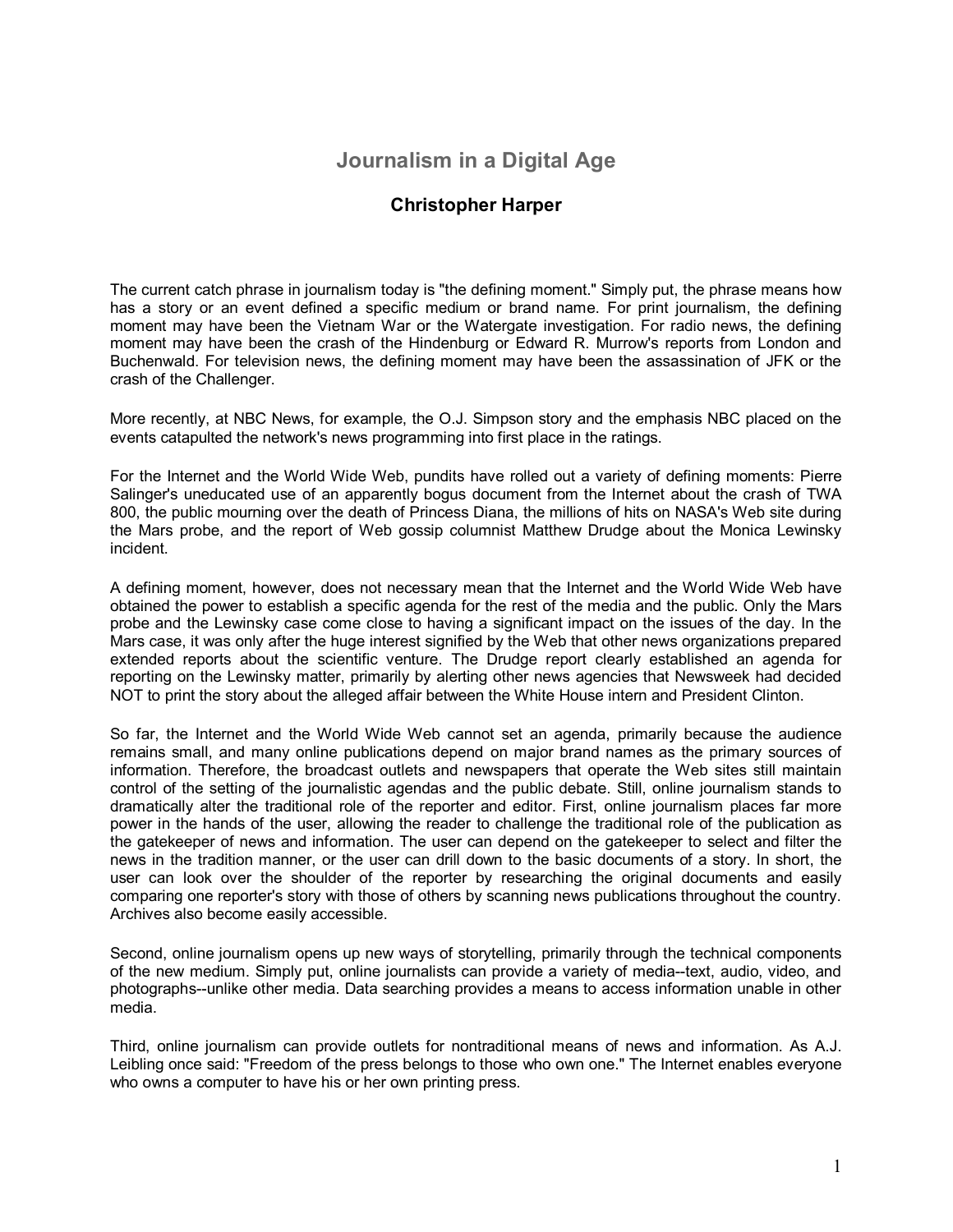But first, let's look at the audience for news and information on the Internet and the World Wide Web. The audience provides the basis for any journalistic enterprise. The larger the audience, the more a publication can charge for advertising. The more profitable--in most cases--the enterprise becomes. Even though most surveys show an expanding audience for online journalism, the number of users for news and information on the Internet remains small.

Television remains Americans' number one source of news, according to a recent poll from Roper Starch Worldwide. When asked where they usually get most of their news, 69 percent of adults cited television versus 37 percent for newspapers, 14 percent for radio, 7 percent from "other people" and 5 percent from magazines, the study noted.<sup>1</sup> Only 2 percent of the general public mentioned on-line sources for news. Among households that have Internet access, television was still the top source of news (59 percent) with on-line services mentioned by 15 percent.

Why do other people go on-line? The most important reason for one in three people who use the Internet is to send electronic mail. It is the most popular form of using the Internet. But nearly as many use the Internet and the World Wide Web for research. One in six is looking for specific news and information. One in eight wants business and financial information. One in 12 goes to the Internet for hobbies and entertainment.<sup>2</sup>

A clear division, however, is emerging for those online between younger users and older users with respect to what they seek on the Internet and how they use medium. Nearly seven out of 10 people think it is important to know what it in the news, mainly those over the age of 50. That falls to four out of 10 for those under the age of 30, and only three out of 10 under the age of 30 follow the news every day.<sup>3</sup>

"A critical segment of the `news of the future' audience does not have the basic level of interest to be engaged with the news," says a recent survey. And those who do are turning to the Internet while the traditional readers of newspapers and viewers of television news are growing increasingly older. "The habit of picking up the daily newspaper religiously is found only among those over 50," the survey also says. "Network television news is joining newspapers as a medium for older citizens.... TV network news may be in danger of becoming an anachronism in the next century."<sup>4</sup>

What do people want to know about?<sup>5</sup> Crime stories interested all age groups in recent surveys, and these reports received the highest rating among all age groups. All groups have roughly the same interest in sports and science, but after that the taste in news varies widely between those under 50 and those over 50. Many media outlets cater to the older audience. For example, less than two out of 10 of those between 18 and 29 ranked local government news as important, while more than three out of 10 of those over 50 ranked local government as important. Those over 50 ranked health, local government, religion, politics, and international news as important far more often than those under 50. Younger people, particularly those 18 to 29, showed greater interest in entertainment.

## **News Interests by Age**

|                           | Total         | 18-29         | 30-49         | $50+$         |
|---------------------------|---------------|---------------|---------------|---------------|
|                           | $\frac{0}{0}$ | $\frac{0}{0}$ | $\frac{0}{0}$ | $\frac{0}{0}$ |
| 1. Crime                  | 41            | 43            | 39            | 40            |
| 2. Local community        | 35            | 28            | 36            | 39            |
| 3. Health                 | 34            | 27            | 29            | 45            |
| 4. Sports                 | 26            | 30            | 24            | 24            |
| 5. Local government       | 24            | 14            | 22            | 32            |
| 6. Science $&$ technology | 20            | 19            | 20            | 19            |
| 7. Religion               | 17            | 12            | 13            | 26            |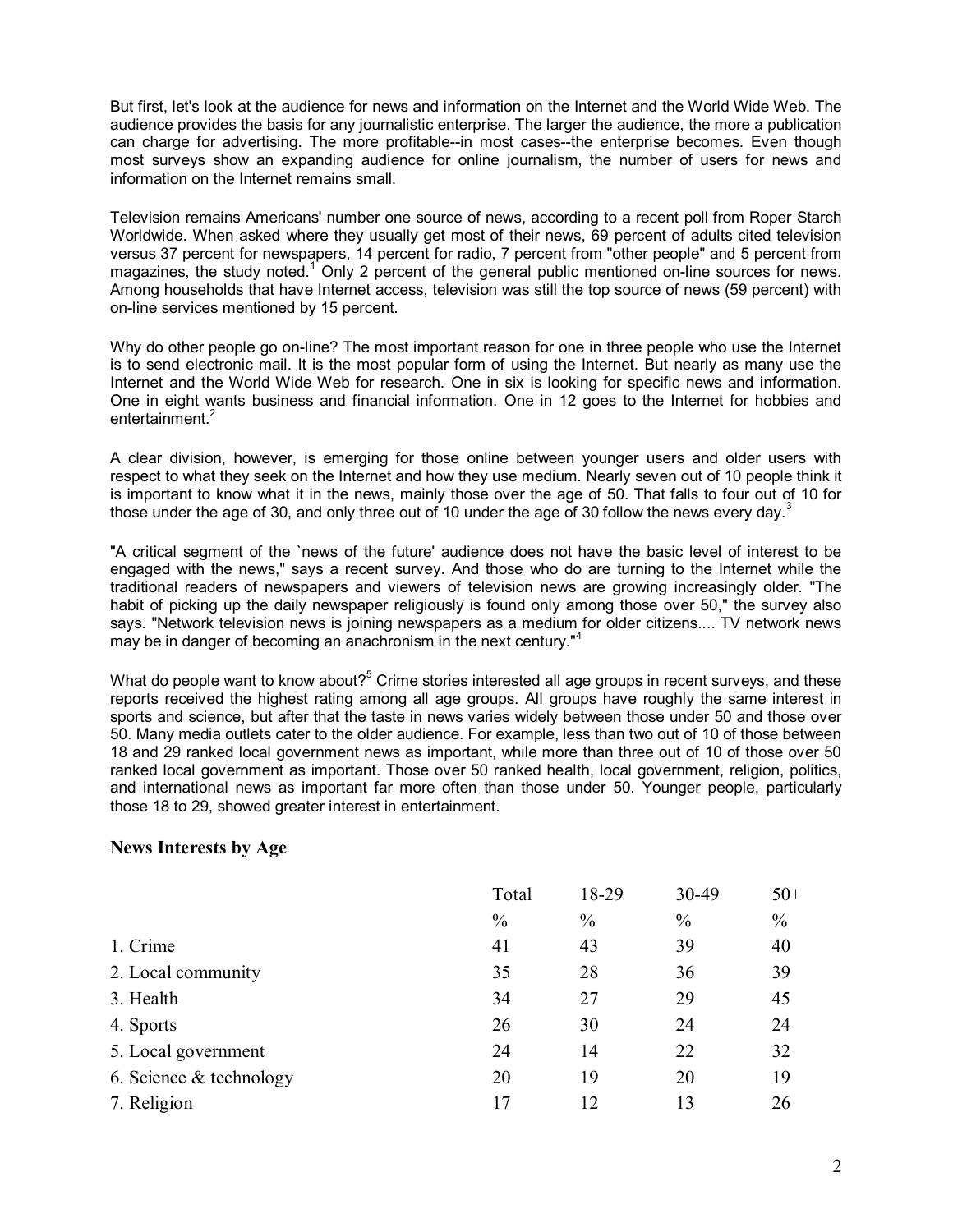| 8. Political news        | 16 |    | 13 | 22 |
|--------------------------|----|----|----|----|
| 9. International affairs | 15 | 10 |    | 24 |
| 10. Entertainment        | 15 | 24 | 13 |    |
| 11. Consumer news        | 14 | 12 | 12 | 18 |
| 12. Business & finance   | 13 | 10 | 13 | 15 |
| 13. Famous people        | 13 | 16 | 10 |    |
| 14. Culture/the arts     | 10 | Q  | 9  |    |
|                          |    |    |    |    |

*--Pew Research Center for The People & The Press*

A recent Gallup survey found that Internet use pervades almost every aspect of the lives of people age 18 to 24 in contrast to an older generation classified as 35- to-54-year-olds.<sup>6</sup>

The younger age group looks to the Web for many aspects of their private and personal lives, including entertainment, socializing (via online chat rooms), recreation, plus news and information.

The survey found that 82 percent of 35- to 54-year-olds used the Internet for news and information versus 65 percent of those in the 18 to 24 age group. By contrast, 75 percent of the younger group turned to the Web for entertainment versus 45 percent of their elders.

I spoke with two experts about what people expect from news services and how effective Internet news services were. At Individual Inc., a Boston-based news service with an estimated 400,000 readers, president and chief executive officer Michael Kolowich sees some systematic guidelines for providers of news services.

News consumers want filtering. "It's defensive. Make sure I don't miss anything important," he says. Newspapers generally do a relatively good job at this requirement, while radio and television do not provide enough specific information.

Finding, or the ability to search for data, is important. One day some information may be unimportant, but the next month that story may be critical to a decision. Newspapers have archives, but they often are not immediately available to readers except via expensive computer databases such as Lexis-Nexis.

Browsing. "I put myself in the hands of someone else whom I trust," Kolowich says. "I trust this editor or this news organization to inform me or tell me what's important or entertain me. A gatekeeper and a guide." All media can perform this function, depending on the individual.

Communing. "Put me in a community that shares an interest," Kolowich says. "Sales people almost inevitably use a general interest topic as a conversation starter" such as the weather or a news story.

Tom Phillips, who oversaw most of Starwave's creations as senior vice president, now heads ABC and Disney's cyberspace news and information operation. "We can't replace Peter Jennings because people still want the comfort of that image and that voice," Phillips says. Neither can cyberspace replace the editorial quality of the *New York Times*, he adds. "We can't do video as well as TV, audio as well as radio, or images as well as magazines."

But the strength of digital journalism, he argues, is the ability to integrate various media. The World Wide Web can provide news stories, photographs, audio, and video. "This medium does a reasonable job at everything," he says. In addition, the Web can provide data that are searchable and immediately available. Phillips sees digital news and information taking away reading time from newspapers and viewing time from television. More important, however, is that the World Wide Web can reach users at work, a place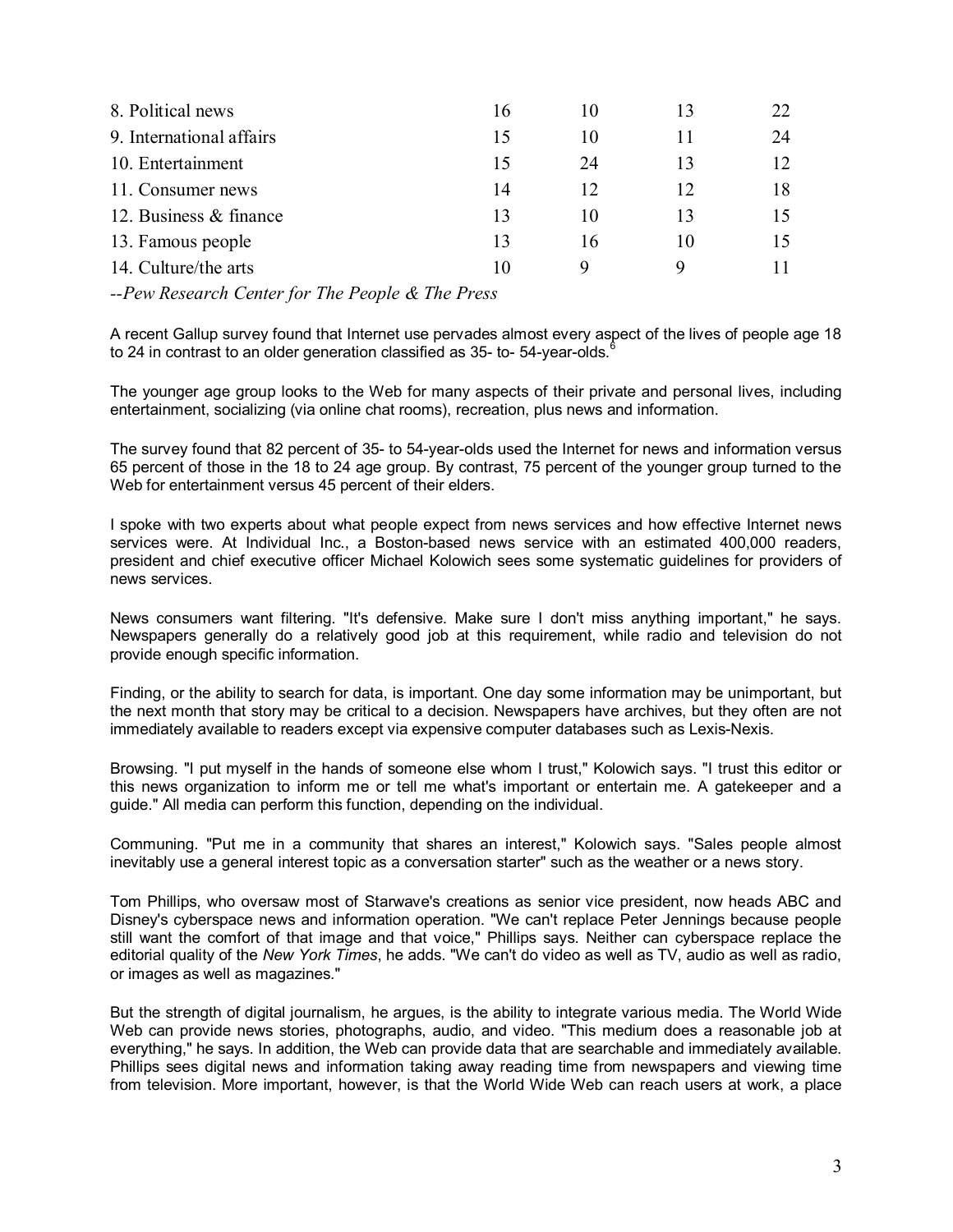where few have access to a newspaper or a television. "We are already expanding the reach of media into the workplace in a way the media were unable to do before."

Let's take a look at how one newspaper, the Chicago Tribune, has put together its digital publication. The Tribune is one of the few newspapers in the country that has reporters who work exclusively for the Internet edition. The reporters write stories, take pictures, operate video cameras, and create digital pages. The Tribune Internet edition, which debuted in March 1996, contains most of the information from the print version--news, sports, job listings, real estate and automobile advertisements, weather, stocks, and television listings. For its readers, the Internet edition offers in-depth stories, special technology reports, games, discussion groups, and everything someone would ever want to know about the Chicago Bears and the Chicago Bulls. The Internet edition also provides audio interviews and information from the company's radio station, and video from the Tribune's 24-hour-a-day news service, Chicagoland Television.

The Tribune is one of a growing number of commercial on-line newspapers in the United States, which stood at nearly 1,300 in April 1997.<sup>7</sup> Of these newspapers, four out of 10 are specialty publications that concentrate on subjects such as business. Three out of 10 deliver a full range of news on a daily basis. One in 10 is a non-daily publication, and about the same number offer only limited services, meaning that the publications do not update stories as frequently as the printed newspapers or provide a limited range of stories. Slightly less than one in 10 are promotional sites with no regularly updated news.

For the past 20 years, Tom Cekay has been what's known as a "gatekeeper," a critical role in the way a medium sets agendas. That means Cekay is an editor who determines what gets through the "gate" into the newspaper for the reader to see. For years, the gatekeeper has been one of the most powerful people in the media, highlighting particular stories, promoting trends, sorting the journalistic wheat from the chaff, and some would argue restricting the flow of information. Will that role change in the digital age?

"The traditional role of the editor stays the same. Do the readers need to see this? Is it intelligently done? Is it sophisticated reporting? Is what the newspaper wants? So, in many respects, the role of the editor is very much the same as the printed edition," says Cekay, who has worked for newspapers in Oregon, Ohio, and Illinois.

The original research on journalistic gatekeepers began in 1949 when David Manning White of Boston University persuaded a small city news editor to keep all of the copy from the Associated Press, United Press, and the International News Service from a one-week period. The editor, who was given the name "Mr. Gates," agreed to provide written explanations why he had selected or rejected items from the newspaper. About one-third of the time, Gates rejected stories because he did not think the story was true. Two-thirds of the time, the editor rejected stories because there was not enough space in the newspaper, or he had already chosen similar stories for publication.<sup>8</sup> The editor did allow that he had a few personal opinions that could influence his decisions. "I have few prejudices, built-in or otherwise, and there is little I can do about them. I dislike Truman's economics, daylight saving time, and warm beer, but I go ahead using stories on them and other matters if I feel there is nothing more important to give space to. I am also prejudiced against a publicity-seeking minority (Roman Catholics) with headquarters in Rome, and I don't help them a lot. As far as preferences are concerned, I go for human interest stories in a big way. My other preferences are for stories well-wrapped up and tailored to suit our needs."<sup>9</sup>

In 1966, a second study showed that Mr. Gates made roughly the same decisions. He used fewer human interest stories in 1966 than in 1949, but the editor used more international stories. Asked for his definition of news, Mr. Gates replied, "News is the day by day report of events and personalities and comes in variety, which should be presented, as much as possible in variety for a balanced diet."<sup>10</sup>

Researchers found a set of factors that often determine what news gets into the media. Cekay finds some- -but not all--of the gatekeeper's role applicable to digital journalism.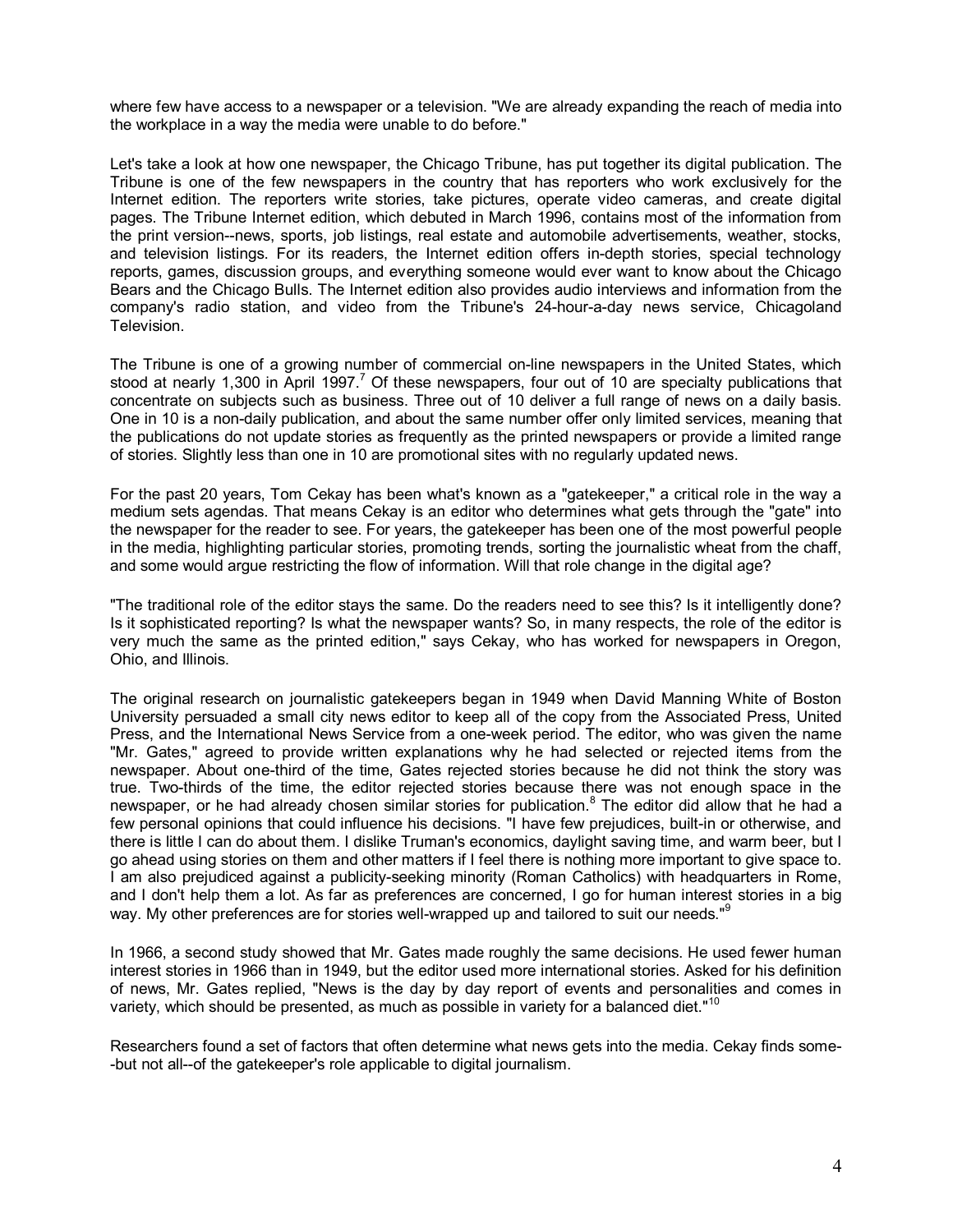- **Intensity of threshold value**. Events are more likely to pass through the media gates if they are of great magnitude or if they have recently increased in magnitude. Cekay says: "That's one thing we do very well. When it's a major breaking story, this is a perfect medium to put out a lot of information."
- · *Unexpectedness*. Cekay agrees that unexpected stories provide interesting material for any medium, including a digital one.
- · *Sociocultural values*. Values of both the gatekeepers and their readership can also influence selection.<sup>11</sup> "I think news judgment is affected because you appreciate the importance of a story. If you had a serious illness, you realize how people are affected by it. If you're 24, you may not appreciate that people have to deal with things like that. If it's model rocketry, you know there are people out there who care about model rocketry. Otherwise, you're taking your intelligence out of the mix."
- **Continuity**. If an event or news story passes through the media gate once, it is likely that it will pass through the gate again. Cekay agrees: "That's why it's important to think about what you do the first time."
- · *Cultural proximity or relevance*. The media are most likely to accept news events that have close cultural relevance for the audience. "I want to be very careful about creating a self-fulfilling prophecy where we are saying what the people say they want and in doing so we become an exclusive site that is not for the public at large. I want to make sure we're not narrowcasting. I want to make certain my mother is interested in what we put on this site, and my little boy is interested in what we put on this site. And I want to make sure my neighbor does and the guy on the other side of the state who's a farmer."

Following are the elements that Cekay said he believes do not apply to online publications:

- · *Time span*. Events that coincide within the time frame of publication are more likely to pass through media gates. Digital journalism allows constant updates, so timing plays a limited role in his decisions.
- **Clarity or lack of ambiguity**. Events whose meaning is in doubt are less likely to pass through media gates. Cekay thinks this tenet plays virtually no role in digital or traditional journalism. "I think that there are few things that are that clear cut that we cover in the news business."
- **Consonance**. Events that are congruent with an expectation are most likely to pass through media gates. "I am much more interested in the unexpected," Cekay argues.
- · *Composition*. Because gatekeepers look at the day's news in its entirety, some news items are selected merely because they contrast with others. "I don't really worry about that," he observes.

So far, digital journalism has not developed its own rules and procedures, Cekay says, simply because the craft is too young. "I think the instincts we follow are the instincts we learned at the newspaper. I think we are very close to following those patterns, which are tried and true and lead to a good package and a report. But it's clear to me that as we grow with this, we're going to have to stretch that model because we're dealing with a lot more. This is just the infancy of this medium. Right now, we're taking the old formula how do they do it in newspapers, how do they do it in radio, and how do they do it in television."

One significant advantage of this new medium is the ability to let the reader into the process. "We can come up with conclusions on what we see and intelligently report that to you," Cekay says. "What's even better is we can say we're so sure that we are interpreting the news in a fair, unbiased, and proper way that we feel confident that we will give you all the documentation and you can check us. You can see for yourself."

At the Tribune, computer consultant Leah Gentry forged the design of the on-line edition. Gentry's passion is what she calls "nonlinear story telling." What kind of journalist will make it in this brave new world? The year 2000 conjures up an image of a cross between Buck Rogers, Bob Woodward, and Bill Gates. "Buckbobbill is a geek of the first order, who each day intrepidly climbs aboard his spaceship, jets off to probe the inner workings of the high command at Galactic Central, and writes it up in HTML to file it via e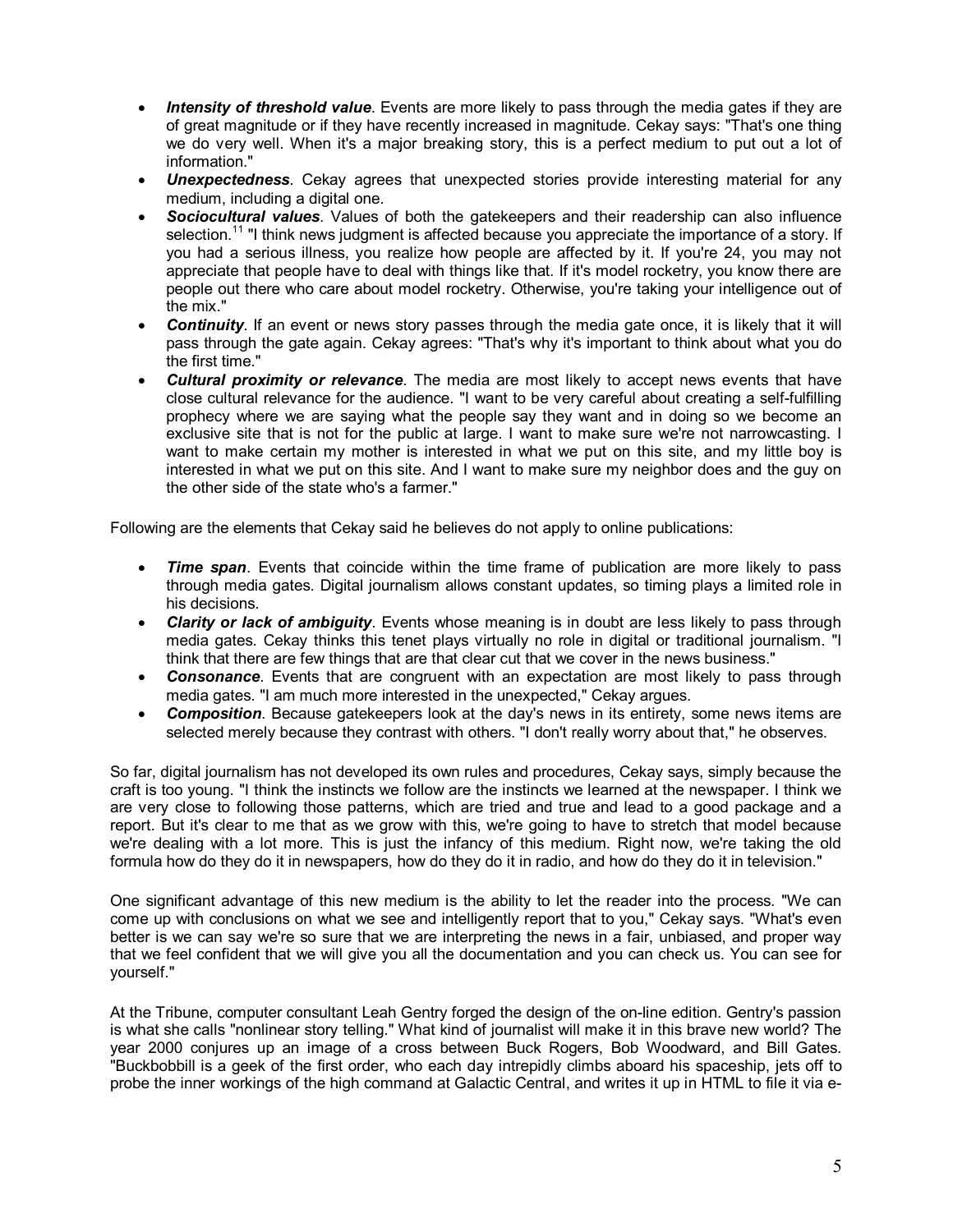mail," Gentry says.<sup>12</sup> "They (journalists) see his coming as either the downfall of the free press or the heaven-sent salvation of a dying medium."

Gentry rejects this paradigm and insists that journalists must embrace traditional news values. "The myth of the new media geek, who has no formal print experience, and who writes computer code in his sleep, scares off many who would otherwise aggressively pursue an exciting new journalistic forum. If you examine the evolution of journalistic mediums, then the Web becomes a much less scary place. It took awhile for radio and TV journalists to discover how to use the strengths of their particular media to tell stories. On the Web, we have that same challenge."

What is non-linear storytelling? On the World Wide Web, you have the ability to link from one computer page location to another. Sometimes, stories must be broken into their component parts. Sometimes, the same story must be told from several points of view. That means the reporter may provide a smorgasbord of viewing options. "Journalists who succeed in 2000 will do solid reporting, careful editing, compelling writing, and visual storytelling, using the latest tools available. They'll tell their stories in whatever medium people use. But the tenets of the industry will remain the same."

During the 1996 Democratic convention in Chicago,reporter Darnell Little conceived a historical tour of some of the 25 previous political conventions in the city, starting with the one that nominated Abraham Lincoln in 1860. Little, who received both a master's degree in engineering and journalism from Northwestern, went to the Chicago Historical Society to get a visual sense of how to conduct a tour on the World Wide Web. "The idea was to take people on a tour that was a virtual museum," he explains. There were three parallel streams. There was a tour through six conventions, a behind-the-scenes look at what was happening in Chicago at the time, and archives and political cartoons. "The reporting is the same as working for a standard newspaper--gathering the information and talking to people. But you put it together and write it are differently."

Before writing the story, Little designs a series of storyboards for what each of the main pages will show--a practice used extensively in the film, television, and advertising industries. The storyboard contains an outline of a page's content, graphics, and computer links to other stories. After Little reports a story, he then follows his original storyboards--with adaptations--to make certain that the reporting, photography, headlines, and navigation make the stories easy for the reader to enjoy.

Little tends toward the storytelling of the Wall Street Journal feature articles, which he says works well on the Web. The first page uses an anecdotal lead to draw the reader into the story. The second page broadens the story with the "nut graph"--the paragraph that explains the main points of the story. The other pages flow from these first two pages to allow the reader to follow a variety of links that expand on each report.

The process is called "layering." Because a computer screen contains much less space than the front page of a newspaper, the first layer or page of a digital story contains a headline, a digital photograph, and text that makes the user want to continue to the next layer. The pages are usually less than 500 words with the option for the reader with a click of a computer mouse to follow a highlighted path set out on a guide. But you may want to follow another path. You could read about the 1860 convention and want to learn more about what was happening in Chicago during that period. After searching through the archives of that time, you can proceed to the next convention or even skip ahead to another convention. The layers provide a logical way to proceed, but the layers can also enable you to read the digital page in any order.

"I write the story in chapters," Little says. "What works the best is when you have a design on the Web that is the equivalent of the layout of a magazine. Your eye and attention are focused on one part, which is easily digestible, and it flows and leads you into other parts."

Reporter Stephen Henderson noticed a story about the murder rates in the city. He put together all the information about the murders--the times, the neighborhood, the cause of death, and a variety of other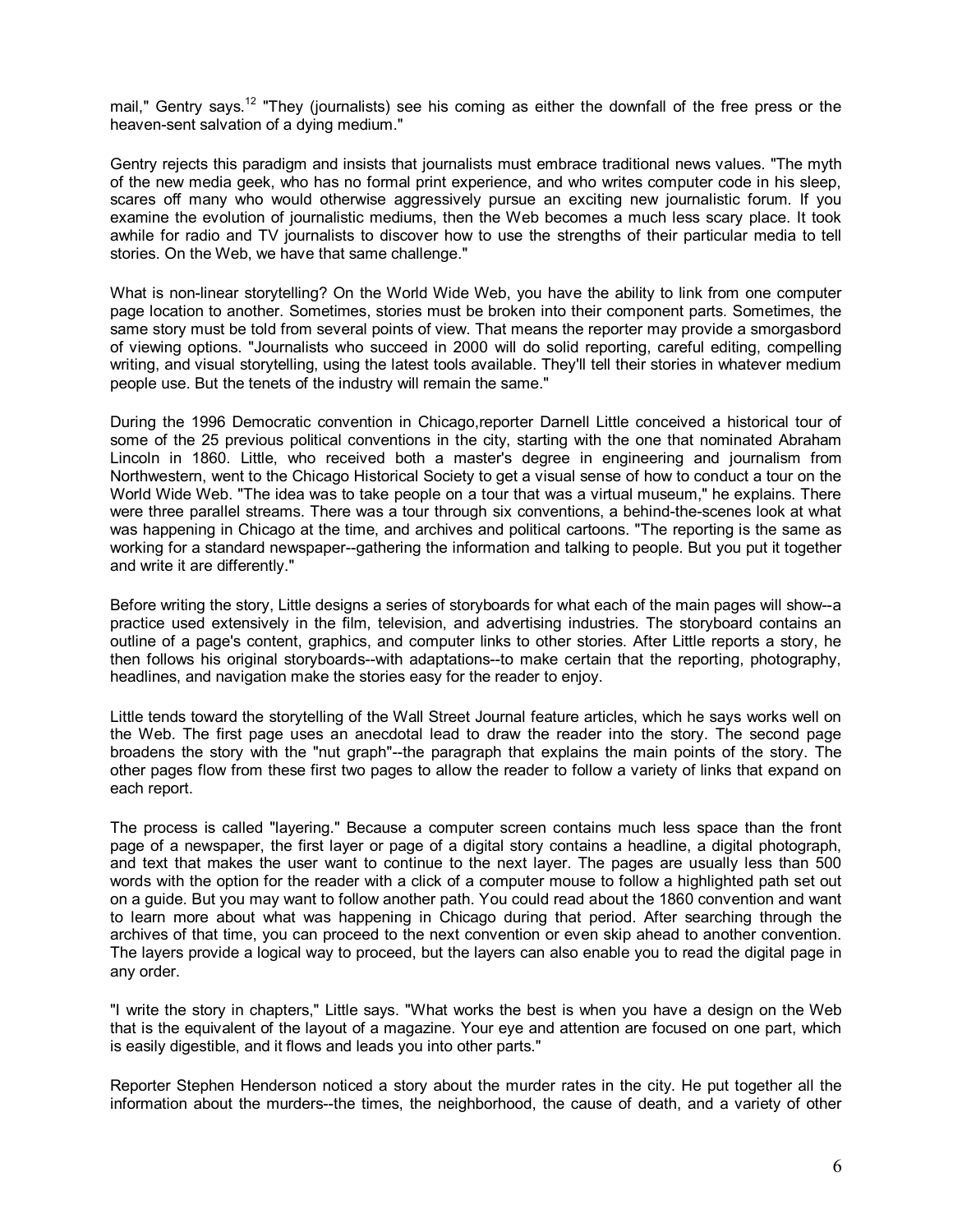statistics. He designed a map of the city and allowed every citizen to look for information about his or her neighborhood--again with a click of the mouse rather than a visit to the records office of the police precinct.

He then devised a database for each Chicago public school, allowing a parent or student to determine how his or her school compares with the rest of the city from spending to reading scores. "The medium really shapes the writing. It makes you write shorter and sharper," Henderson says. "When I worked on the city desk, I would go do my story and I might assign a photographer. Then I'd just pass the thing on. Somebody else edits it. Somebody else copy edits it. Another person would read it and decide whether it would go on page one. Someone would decide where the photos would go. Here it's so much more important for me to be there through the whole process, shaping the thing so that it make sense in the medium."

At the Tribune and elsewhere, there are differences in how reporters react to digital journalism and the future. Researchers have found that reporters follow three different tracks concerning their views about the use of computers in the newsroom. The first group, called the "the benevolent revolutionary," is enthusiastic about new technologies. The second group, described as " the nervous traditionalist," is not. A third group, known as "the serene separatist," does not fear technology but sees little impact on the role of the journalist. $1$ 

The survey results are not exactly what you would expect. For example, the so-called "revolutionaries" strongly supported the notion that journalism "will depend on good writing, good interviewing, and thoughtfulness." Among those described as "traditionalists," a 53-year-old editor interviewed for the survey said he finds new technology "hardly intoxicating--more a pain in the ass with the constant rush of forcing on journalists more than they possibly need or can use." One traditionalist describes his concern that new media will emphasize presentation over information. "Writing is almost irrelevant now." Another reporter complains: "As media become more dependent on high-tech inventions, speed, I fear, will outweigh quality."

A key aspect to setting any agenda is survival. Simply put, how will the Tribune's new media operations make money? It's difficult to pry much specific financial information from anyone. So far, the Internet edition has cost several million dollars since its inauguration. Owen Youngman, the director of interactive media for the Tribune Corporation, seems like a high school science teacher behind his glasses, and his nasal-dominated cadence can put some people to sleep. But his zeal for the future makes this son of an evangelical minister come alive. "My neighbor on one side buys the Tribune because he's a stockbroker," Youngman says. "My neighbor on the other side doesn't. Why? It's not really fulfilling for someone with two kids in school in suburban Chicago. She cares a lot more about what affects her kids. It's not her fault. It's my fault."

Youngman has a specific business plan that he thinks will make the digital operation a profit center after a few years. "The newspaper business is really good at charging a token amount of money for an expensive product. Fifty cents doesn't cover the paper and ink, let alone the transportation, the gasoline," Youngman says. People won't have to pay for items the newspaper wants them to read; items people want to read may cost them. For example, a report on the City Council won't cost a subscriber. A complete year-byyear description of Michael Jordan's career may cost a subscriber.

At many metropolitan newspapers, about 40 percent of the budget goes for gathering, writing, and editing the news. The other 60 percent goes mainly for printing the news, marketing, and delivering the paper to the subscribers. Many production costs could be eliminated if the story on the computers of the reporters and editors went directly to the computer of the subscribers. "I could see a day rather than run those big old printers out there," says Youngman, pointing to the press room, "that if you want the Tribune, I will buy you a laser printer and put it on your kitchen table and deliver a highly customized version on paper every day if you don't want to go on-line."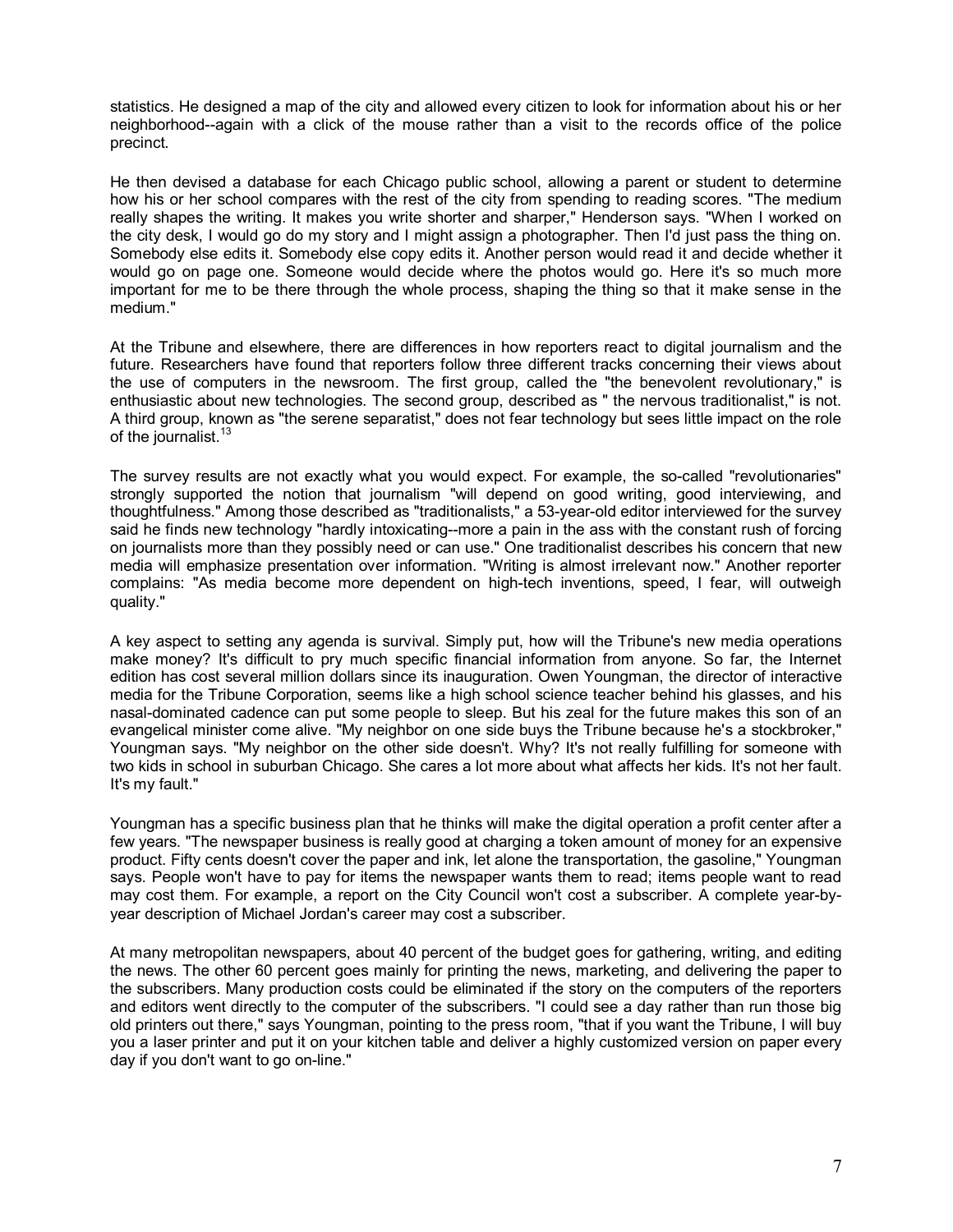Classified advertising--long a key revenue stream for newspapers--may abandon printed publications. Simply put, information can be far more easily found on line about the right job, apartment, or roommate than in print. Just go to the classified ads of an on-line paper and enter a search word like "engineer" or "bus driver." The computer will provide a list of possible jobs by city, state, or even nationwide within seconds. An apartment? Simply type in number of bedrooms, square footage, location, and price range. "Newspaper print classifieds are at their peak," a recent study reports, "and from here on out we can expect to see growth slowed each year as new competitors--fueled by emerging new technologies--chip away at newspapers' long-held lock on the classifieds business."<sup>14</sup> In five years, newspaper classifieds may see no growth. That would be have a dramatic impact because classified advertising accounts for nearly 40 percent of a typical newspaper's revenue. If revenues from classified advertising should fall by 25 per cent, the industry's profits would drop from today's 15 per cent to nine per cent. If revenues drop 50 per cent, the profit margin for newspapers would be three per cent. That means a number of printed newspapers would face serious cutbacks, and some papers will go out of business.

As you can see a variety of defining moments lie ahead for online journalism. Even though the expectations for this new medium remain high, it remains to be seen whether the Internet can become a true agenda setter in the years ahead. (http://web.mit.edu/comm-forum/papers/harper.html)

<sup>1</sup> "TV Remains Dominant News And Product Information Source, New Poll Reveals." Roper Starch *Worldwide. 28 March 1998. <www.roper.com>.*

<sup>2</sup> "TV News Viewership Declines." Pew Research Center for The People & The Press. 13 May 1996. *<www.people-press.org/mediamor.htm>.*

*3 "Profile of the American News Consumer." Radio and Television News Directors Foundation. 1996. 6. return*

*4 Ibid., 24-25.*

*5 Pew.*

<sup>6</sup> "New Survey: Generation Gap Online." Reuters. 23 March 1998. <www.reuters.com>.

*7 Eric Meyer. "Online Publishing Continues to Grow Rapidly." NewsLink. April 1997. <www.newslink.org>.*

*8 Pamela Shoemaker. "Gatekeeping." Sage Publications: Newbury Park,1991.*

*9 Ibid., 46.*

*<sup>10</sup> Ibid., 11.*

*<sup>11</sup> Ibid., 52.*

*<sup>12</sup> Leah Gentry. "Buckbobill." Newspaper Association of America. December 1996. <ww[w.naa.org>.](http://:@www.naa.org/)*

*<sup>13</sup> Jane Singer. "Changes and Consistencies: Newspaper Journalists Contemplate an Online Future." Paper delivered at the Association of Education in Journalism and Mass Communication. August 1996.*